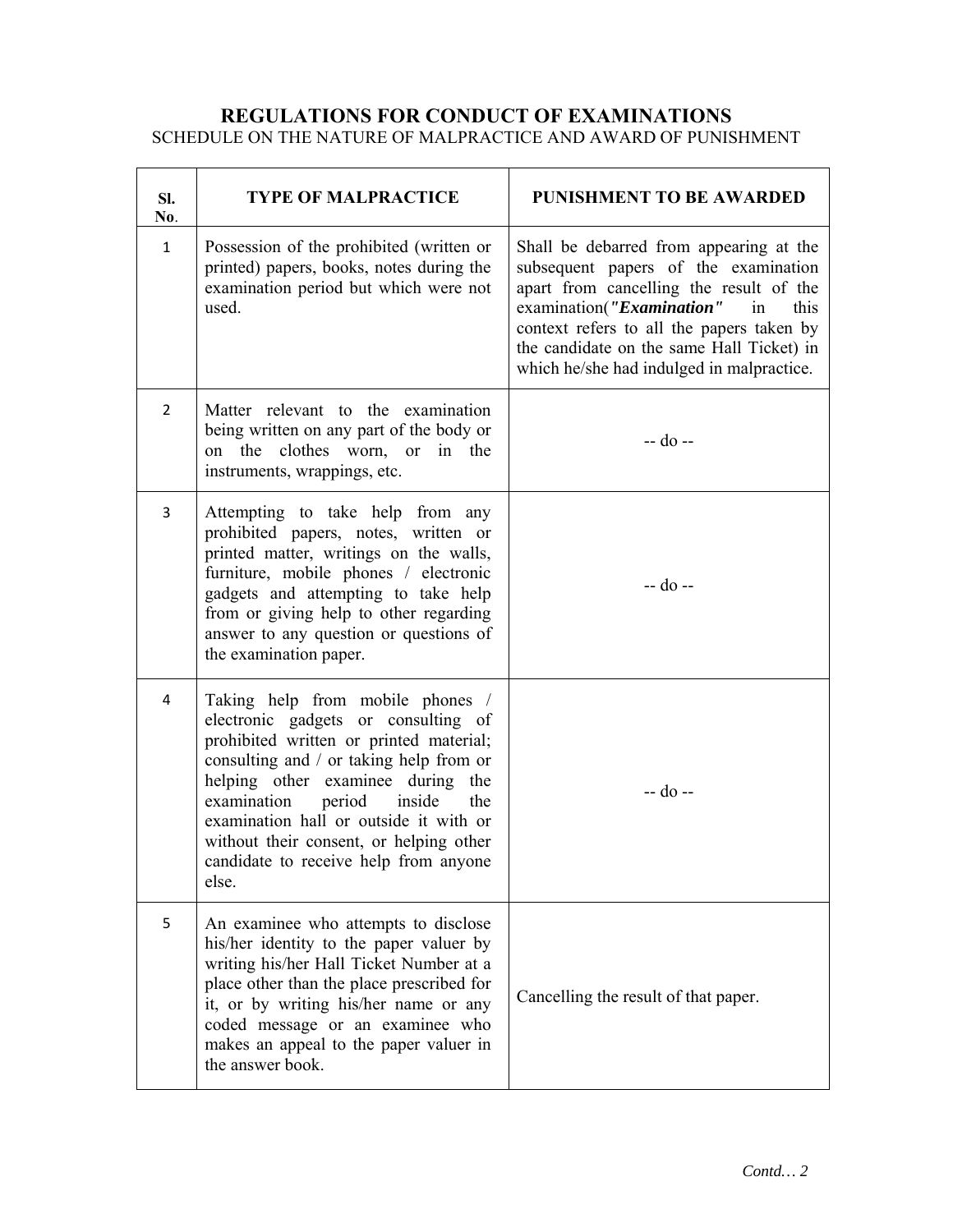| 6              | Using abusive and obscene language in<br>the answer book.                                                                                                                   | -- do --                                                                                                                                                                                                                             |
|----------------|-----------------------------------------------------------------------------------------------------------------------------------------------------------------------------|--------------------------------------------------------------------------------------------------------------------------------------------------------------------------------------------------------------------------------------|
| $\overline{7}$ | Refusing to obey instructions of the Chief<br>Superintendent / Invigilator.                                                                                                 | Cancelling the result of that paper.                                                                                                                                                                                                 |
| 8              | Writing on the question paper or other<br>papers the answer to questions, rough<br>work etc., with no intention of passing it<br>on to another examinee.                    | To be warned not to do so.                                                                                                                                                                                                           |
| 9              | Examinee swallowing or destroying<br>prohibited material found<br>in his/her<br>possession or acting in any other manner<br>with a view to destroy evidence.                | Cancellation of the result of<br>all<br>examinations taken or proposed to be<br>taken during that session and prohibiting<br>his/her admission into or continuation in<br>any course of the Institution for a period<br>of one year. |
| 10             | Smuggling an answer book / additional<br>answer book / matter into or out of the<br>examination hall.                                                                       | -- do --                                                                                                                                                                                                                             |
| 11             | Inserting in or removing from the answer<br>book / additional answer book of any<br>sheet.                                                                                  | -- do --                                                                                                                                                                                                                             |
| 12             | Substituting wholly or partly an answer<br>book / additional answer book.                                                                                                   | -- do --                                                                                                                                                                                                                             |
| 13             | Cases of examinees when conspiring to<br>interchange their Hall Ticket Numbers.                                                                                             | -- do --                                                                                                                                                                                                                             |
| 14             | Creation of disturbance or otherwise<br>misbehaving<br>in<br>and<br>around<br>the<br>examination hall during or before the<br>examination.                                  | Cancelling the results of all examinations<br>taken or proposed to be taken during that<br>session and prohibiting admission into or<br>continuation in any course of study for a<br>period of two years.                            |
| 15             | Guilty<br>of<br>assaulting<br>abusing,<br>$\sqrt{2}$<br>intimidating any person connected with<br>the examination work any time-before,<br>during or after the examination. | Cancelling the results of all examinations<br>taken or proposed to be taken during that<br>session<br>and the next session and<br>prohibiting admission into or continuation<br>in any course for a period of two years.             |